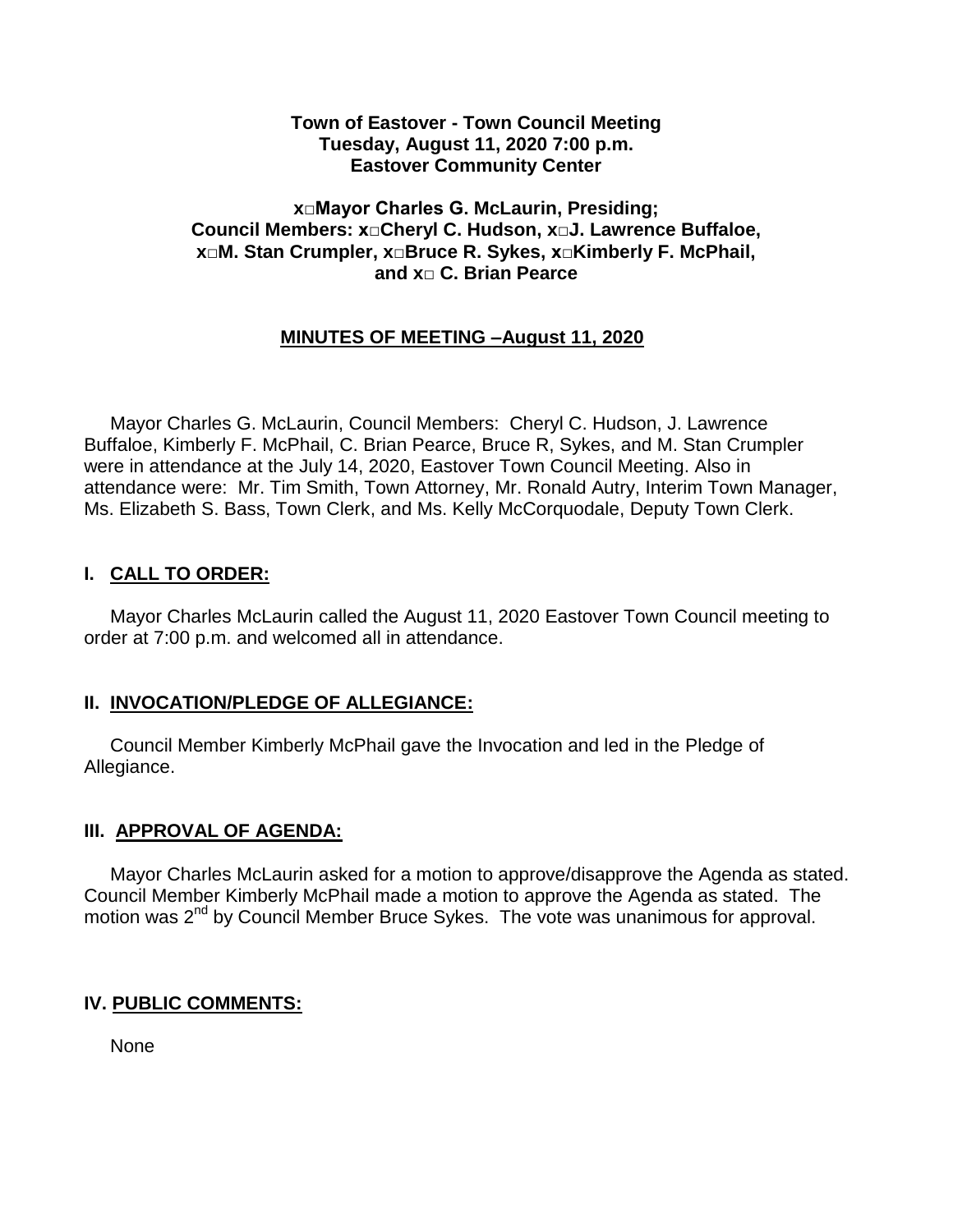### **V. CONSENT AGENDA:**

- **1. Consider approval of the Minutes for the July 14, 2020 Town Council Meeting. See Exhibit A.**
- **2. Consider approval of the July 28, 2020 Special town Council Meeting. See Exhibit B.**
- **3. Consider approval of June 2020 Financial Reports. See Exhibit C.**

 Mayor McLaurin asked the Council if they had any questions concerning the Consent Agenda. There were none. Mayor McLaurin asked for a motion to approve/disapprove the Consent Agenda as stated.

 Council Member Brian Pearce made a motion to approve the Consent Agenda as stated. The motion was  $2^{nd}$  by Council Member Stan Crumpler. The vote was unanimous for approval.

## **VI. DISCUSSION AGENDA:**

### **Agenda Item #1:**

### **Public Hearing**

### **CASE NO. P20-36. Rezoning of 1.00+/- acres from A1 Agricultural to R40 Residential or to a more restrictive zoning district, located at 1705 Rock Hill Road, submitted by James McNeill Williams (owner) & William B. Snively, PLS (agent). (Eastover) See Exhibit D.**

Mayor McLaurin opened the Public Hearing. He then asked if anyone signed up to speak for or against Case No. P20-36. No one had signed up to speak for or against Case No. P20- 36.

Council Member Crumpler explained that Case No. P20-36 was a request to separate the house from the farmland that is connected to the property. He then asked the Council if they had any questions or concerns. There were none.

 Mayor McLaurin asked for a motion to close the Public Hearing. Council Member Cheryl Hudson mad a motion to close the Public Hearing. The motion was  $2^{nd}$  by Council Member Brian Pearce. The vote was unanimous for approval.

Mayor McLaurin then asked for a motion to approve or disapprove Case No. P20-36. Council Member Lawrence Buffaloe made a motion to approve Case No. P20-36 as stated. The motion was 2<sup>nd</sup> by Council Member Bruce Sykes. The vote was unanimous for approval.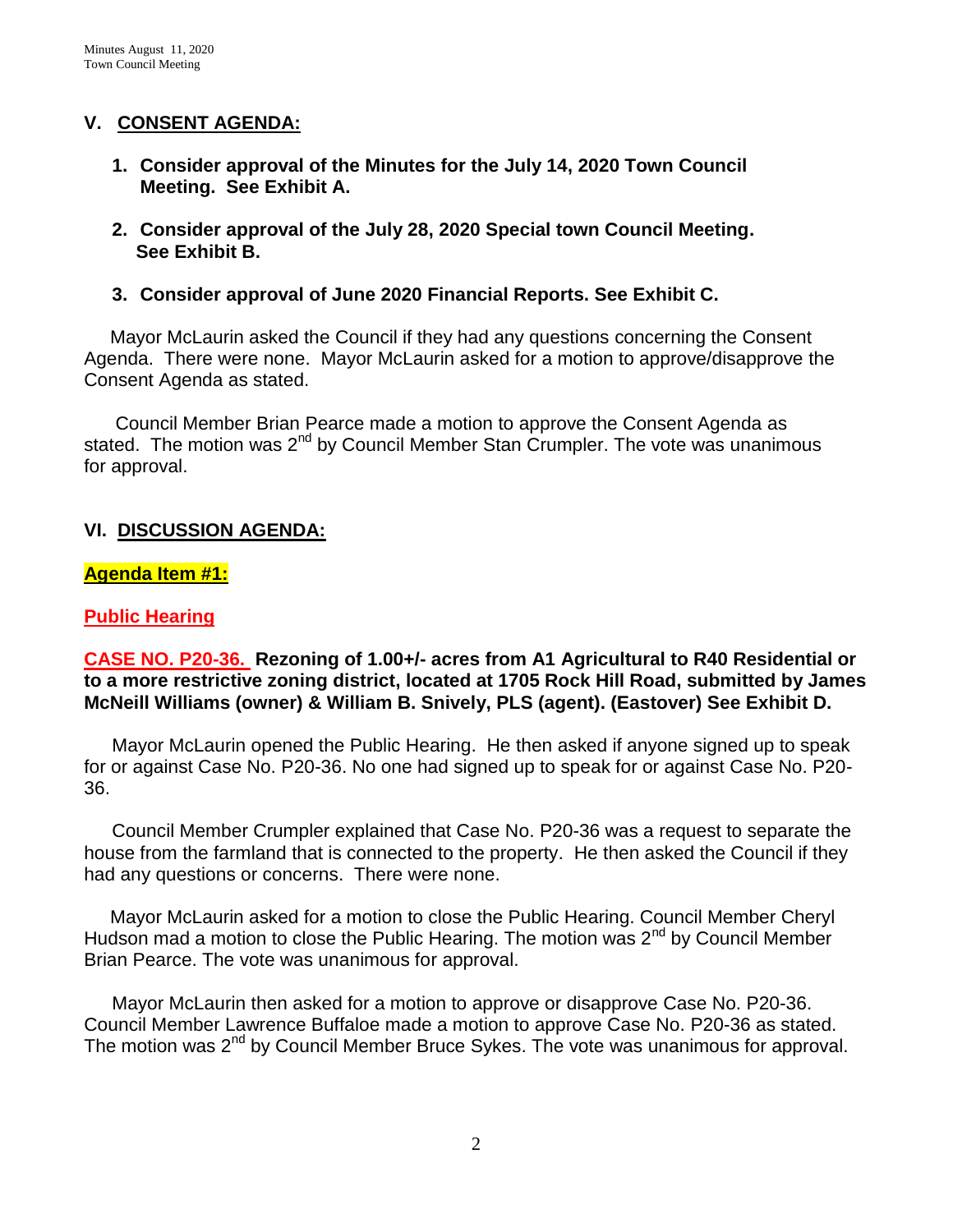# **VII. RECEIVE MAYOR'S UPDATE:**

- Mayor McLaurin, Council Member Bruce Sykes, Council Member Stan Crumpler, and Mr. Ronnie Autry went to the Ball Park to discuss where the best place to add new bathrooms would be.
- The street lights were supposed to be put in by the end of July. This hasn't been done so Mr. Autry will send an email to find out about the delay.
- Fayetteville Cumberland Parks and Rec. has some unused funds for the Eastover Ball Park. The Council would like to use those funds for the upcoming Walking Trail.

# **VIII. RECEIVE TOWN COUNCIL UPDATE:**

- Council Member Bruce Sykes received a text from a resident, Ms. Kim Fisher about the Pickle Ball Courts. Ms. Fisher said the court was the best in the county.
- Council Member Stan Crumpler received great input concerning the Volleyball Courts from local children. Council Member Crumpler said the children would love a net or a fence place around the court so the ball wouldn't be a stray ball.

# **IX. RECEIVE TOWN MANAGER'S UPDATE:**

- The Erosion Control Permit was approved but now there is another form that needs to be filled out and sent to the State for approval.
- The contractor will be moving his equipment in next week and should be started by Monday, August 24th.
- Mr. Autry stated that he is still trying to find contractors to construct the bridge on the walking trail.
- There was a tree that fell in Tally Woodland Park, an estimate was received for \$1,600.00 to cut it up and have the stump removed. The Council instructed Mr. Autry to move ahead with this project.